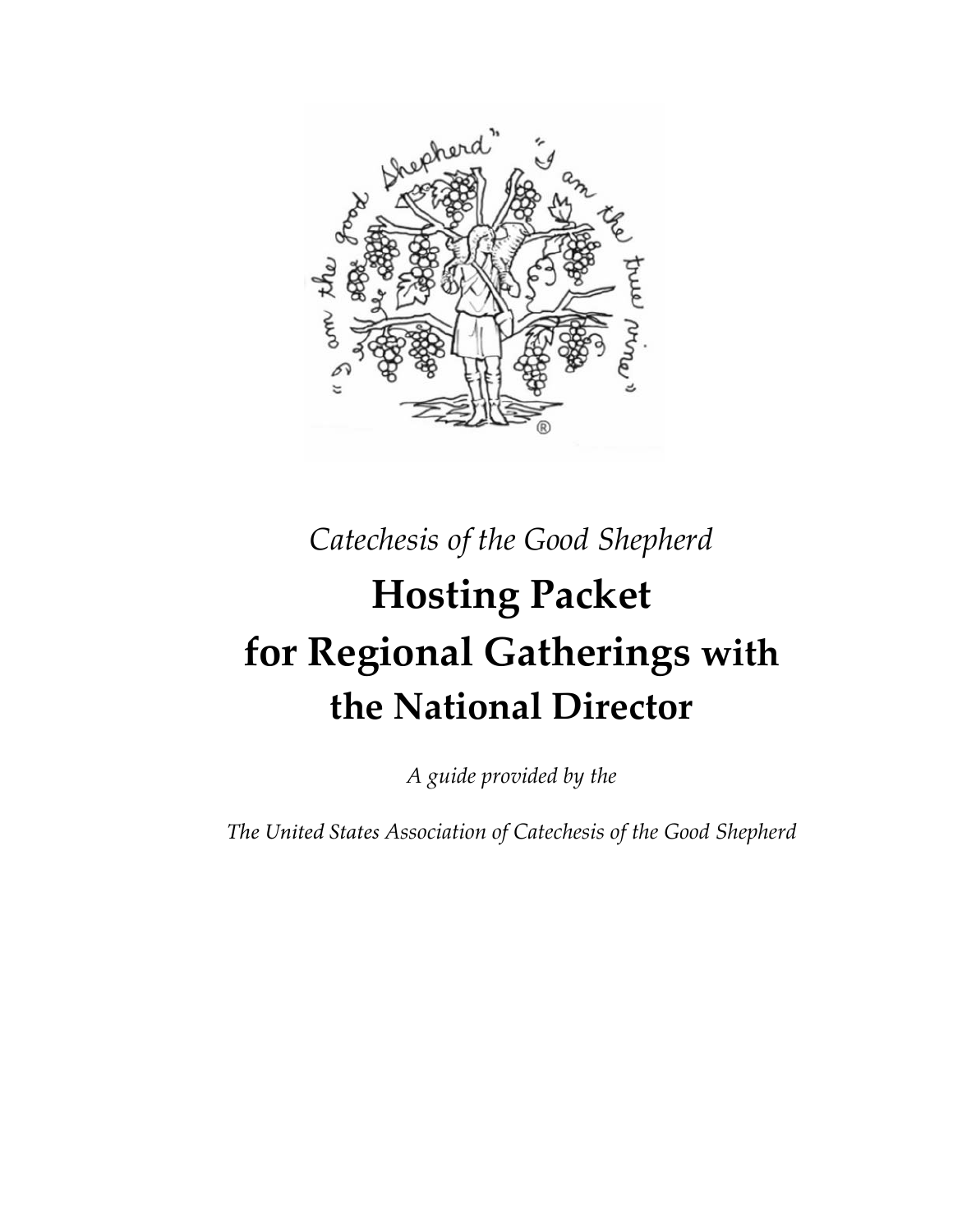

# *The Catechesis of the Good Shepherd An Association of Children and Adults*  7655 East Main Street, Scottsdale, Arizona 85251 Telephone: 480-874-3759 [marymirrione@cgsusa.org](mailto:marymirrione@cgsusa.org)

[www.cgsusa.org](http://www.cgsusa.org/)

Thank you for your interest in hosting a CGS regional gathering with me. We know that there is a particular friendship among catechists that seeks celebration and unity. This friendship we share is held in the vision of CGSUSA: "*Regional groups will be encouraged in every part of the nation."* Regional gatherings are a solid way of developing these groups. Thank you for joining us in this effort by considering hosting a gathering in your region.

As you consider this possibility, I hope you will find this packet helpful. Hosting a regional gathering can be quite an undertaking, but at the same time, richly rewarding! I am eager to assist you in whatever way I can as you begin this process. In this packet, you will find a series of documents that can guide you as you plan your gathering. There is information on *Initial Planning* for a gathering, *Usual Responsibilities of the Hosting Committee*, *Possible Hosting Expenses*, *Some Ways the National Association Can Help*, and a list of commonly asked questions. In addition, please find a **Regional Gathering Agreement Form. This needs to be completed in order to register your gathering with our association.** Please send a copy of **The Regional Gathering Agreement Form** and a copy of **your gathering invitation** to my office address listed above.

My travels around the country to various regions have been a delightful blessing in my life. I enjoy meeting with our members, hearing about the work being done with our children and encouraging a deepening of our understanding of the religious life of children through Catechesis of the Good Shepherd. I look forward to meeting you and those you work with. I am available to answer your questions, so feel free to contact me by email or phone.

May you walk in the guiding love of the Good Shepherd as you prepare for this adult CGS gathering. May your work be doubly blessed through this endeavor as you are also helping children draw closer to God.

In His Love,

mai

National Director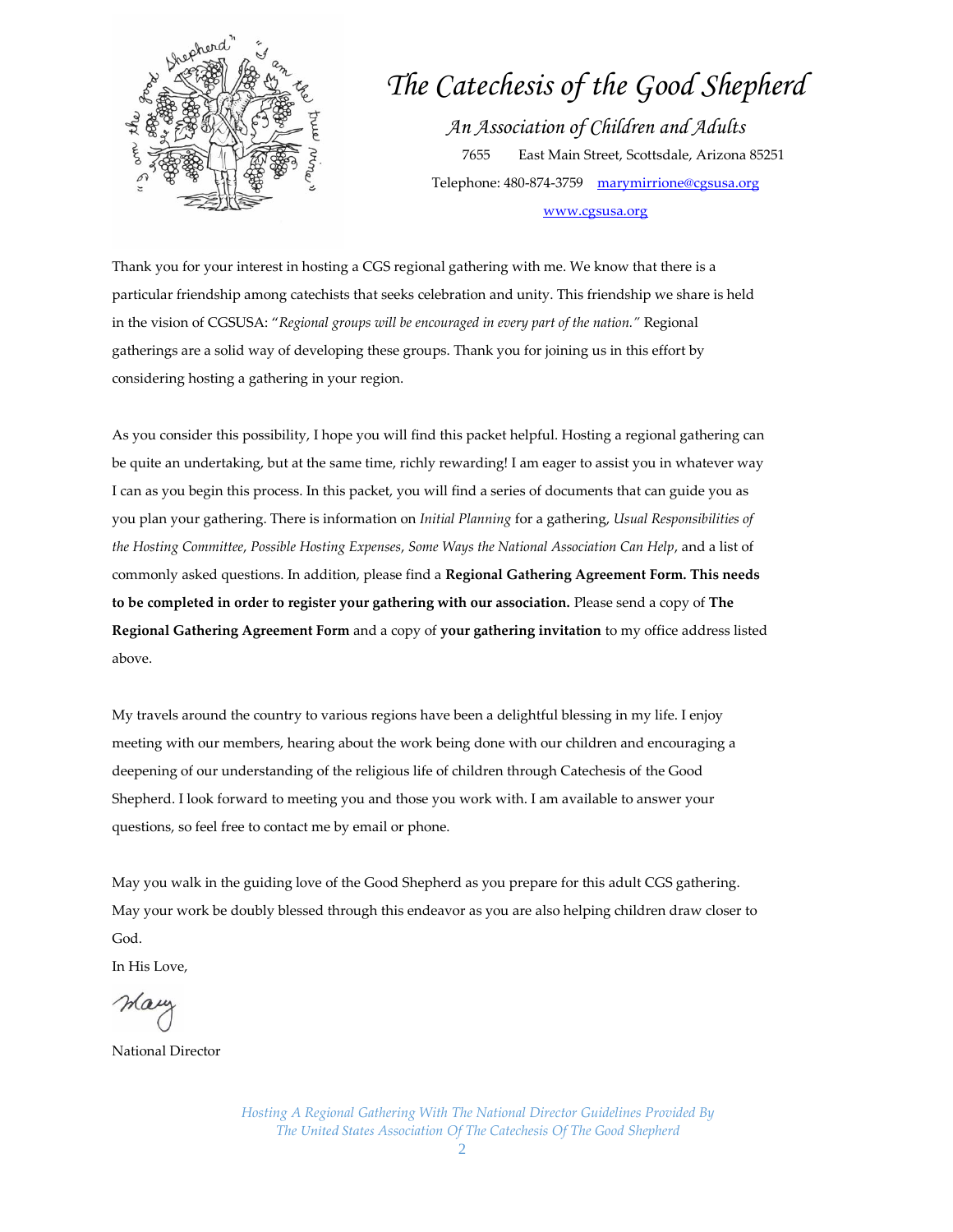

*Catechesis of the Good Shepherd*  Hosting Packet for Regional Gatherings

with the National Director

# **Initial Planning**

1. Form a hosting committee who can work with you in planning and hosting the regional gathering. If there is a parish or diocesan office or school who will be helping you to sponsor the gathering, make sure to include persons from this institution on your team.

2. Determine the type of format that would be most accessible and feasible for the potential catechists you think the gathering will serve. This may take the form of a morning, a full day or a weekend event that can be a workshop or a retreat.

3. Investigate potential sites and dates for hosting the gathering.

4. Determine a tentative budget for the gathering. (More details later in the packet!)

5. Contact the National Director by emailing her at marymirrione@cgsusa.org to set a date.

6. Following your conversation with Mary, establish a more concrete budget with your team that will allow you to determine a registration fee and minimum number of participants needed to make this regional event a success.

7. Create an invitation to encourage participation in the gathering to a wide regional audience.

8. Send the Regional Gathering Agreement Form, and a copy of your regional gathering invitation to **The United States Association of Catechesis of the Good Shepherd, 7655 E. Main Street, Scottsdale, Arizona 85251**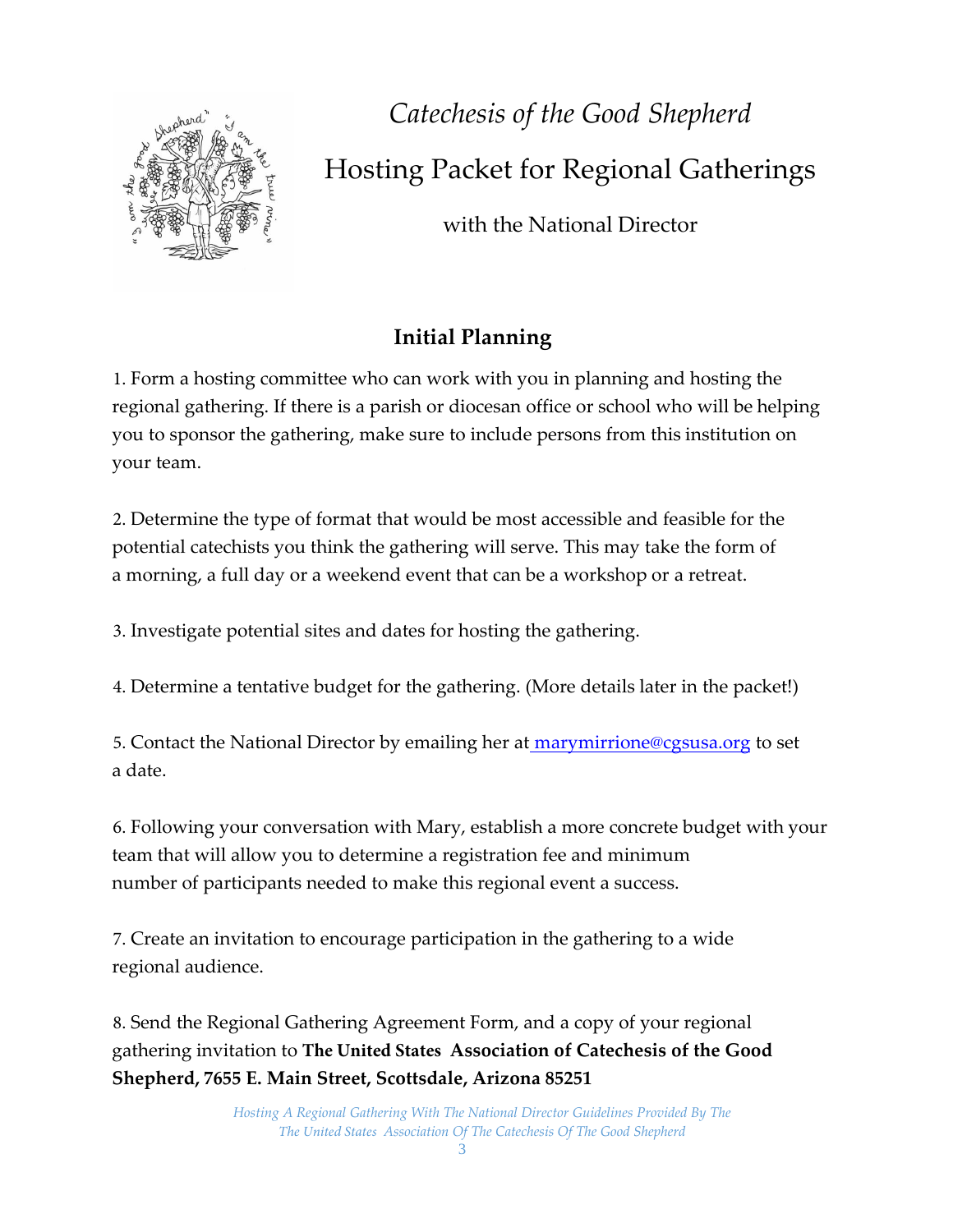## **Possible Hosting Expenses**

The three most significant and consistent budgetary items in planning a regional gathering are:

- 1. Travel, food, and lodging for the National Director
- 2. Rental of space in which to host the course (where applicable)
- 3. The regional donation to The United States Association

Other potential costs that should be considered when constructing a budget include:

- Creation of the invitation and its mailing (this could also be done by email).
- Phone and fax expenses.
- Copying of handouts (sometimes a parish may donate this).
- Meals, snacks and beverages for the event participants.
- CGS Publications. The host may want to order a supply of CGS books so that they are available for purchase by participants. This can be done by ordering from our CGS website: [www.cgsusa.org](http://www.cgsusa.org/)
- Child care, if offered.
- A simple gift for event participants to be given at the end of the gathering. (e.g. a small picture of the Good Shepherd, a small packet of mustard seeds, etc.)
- Membership dues for the The United States Association of Catechesis of the Good Shepherd. (The National Director will actively seek new members and ask lapsed members to renew.)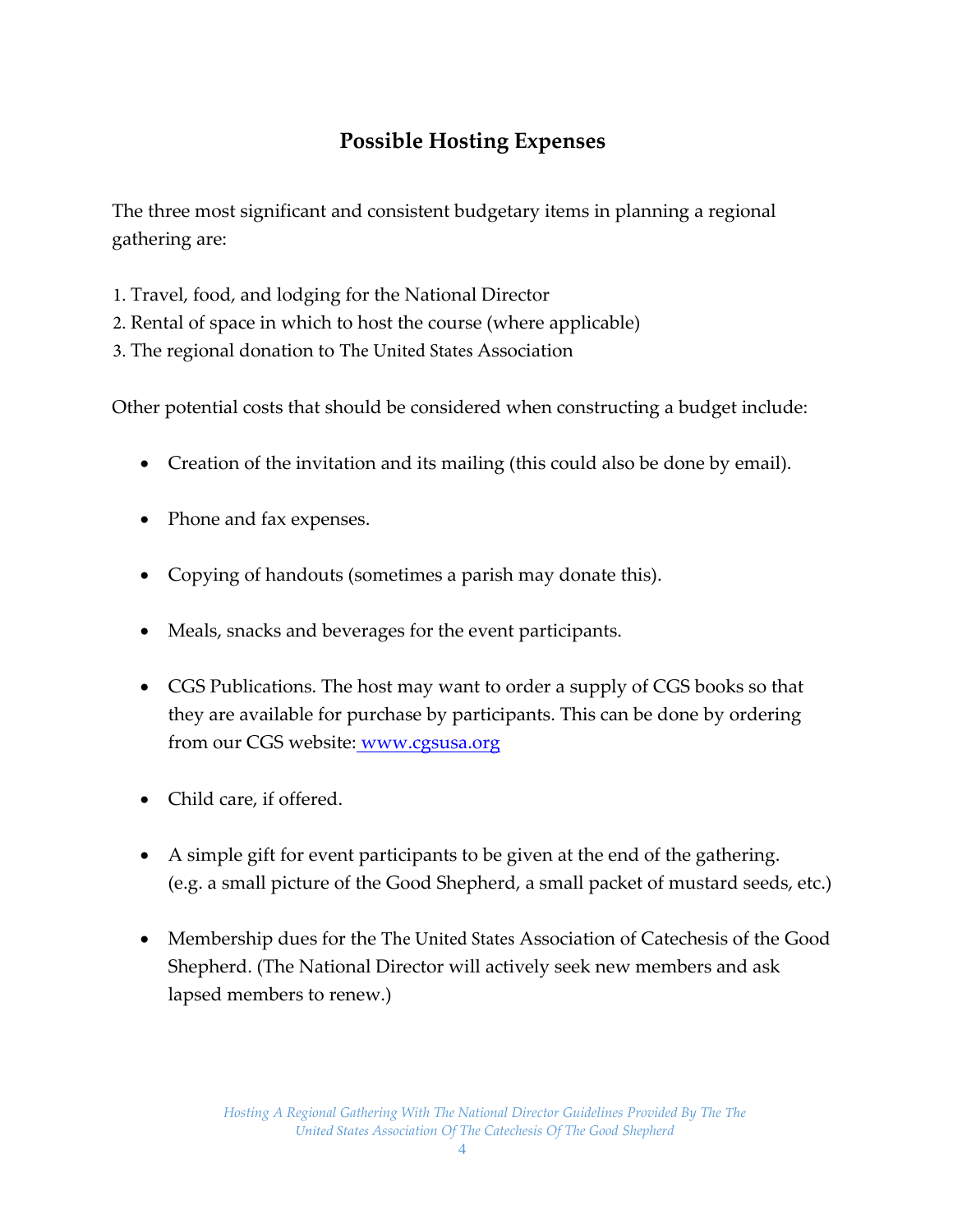## **Usual Responsibilities of the Hosting Committee**

Preparing for and hosting a regional gathering is a great deal of work for one person. We highly recommend that you form a team of volunteers that can assist with the many details. Based on the previous experience of other hosting committees, we share with you one possible way of dividing up some of the hosting responsibilities:

#### **1. Gathering Coordinator:**

- Distribute invitations to all who may be interested in the gathering.
- Send the **Regional Gathering Agreement Form,** and a copy of the **Regional Gathering invitation** to the National Director's office.
- Respond to all inquiries about the gathering.
- Arrange for transportation, housing and meals for the National Director.
- Handle difficulties as they arise.
- Secure checks for all expenses.
- Send roster of participants' names and contact information and the donation check to The United States Association after the gathering concludes.

#### **2. Site Management Coordinator:**

- Prepare name tags.
- Prepare or provide a whiteboard or an easel with a flip chart.
- Provide an LCD projector.
- Arrange tables and chairs.
- Set up refreshments.
- Lock and unlock the site, check on heat or air conditioning, windows, fans.
- Make all arrangements necessary with whoever is in charge of the site building.

#### **3. Resources Coordinator:**

- Produce the invitation.
- Oversee all duplicating of handouts.
- Order books and manuals for participants if needed.
- Sell books and supplies, provide receipts.
- Provide song books and Bibles.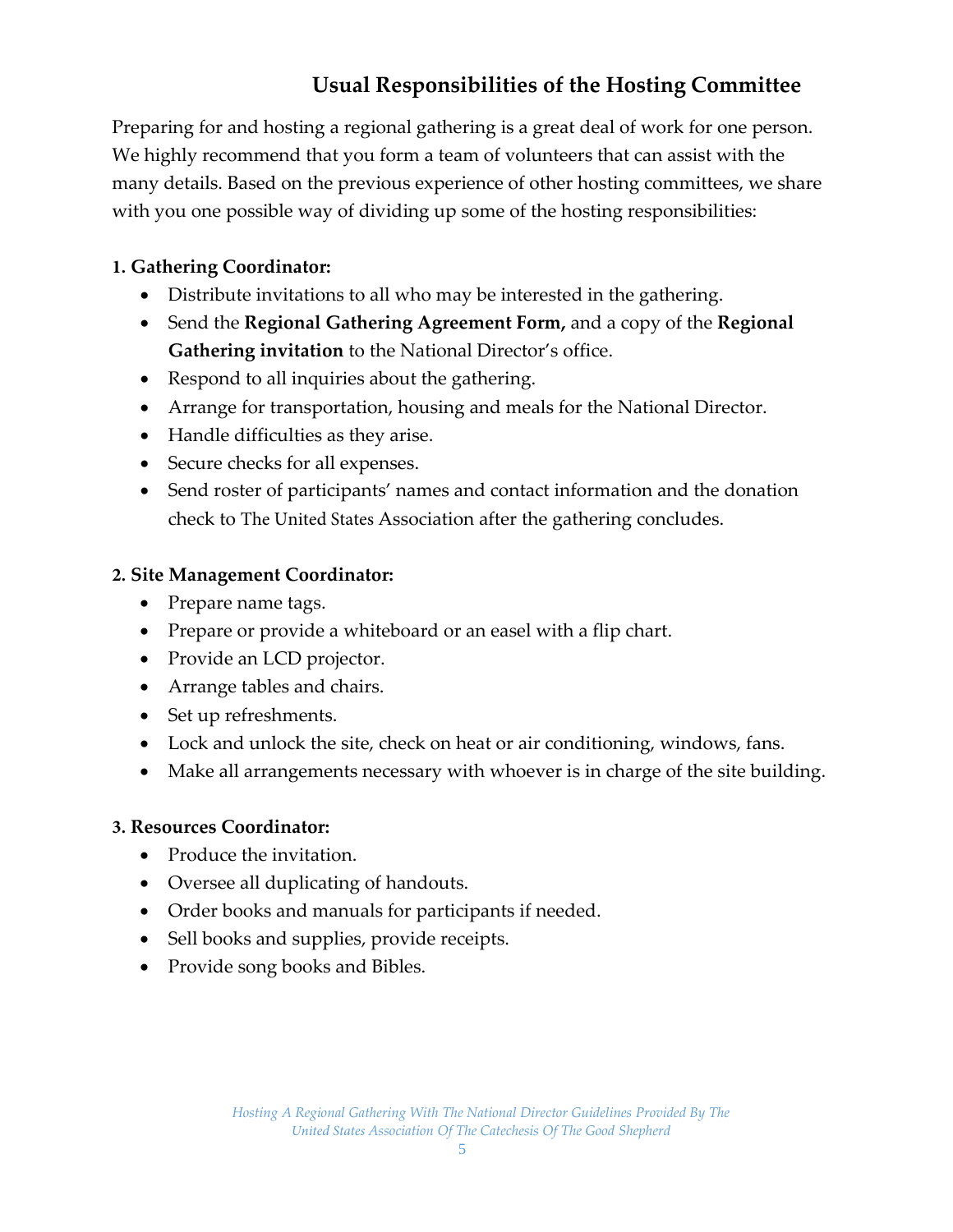### **How The United States Association of Catechesis of the Good Shepherd**

## **Can Help With Your Regional Gathering Planning**

#### **The National Director can:**

- 1. Suggest possible themes and models for the gathering.
- 2. Provide the hosting team with practical help, advice, and updated information on materials and presentations.
- 3. Promote the regional gathering through the association's website calendar.
- 4. Suggest appropriate gifts for event participants, if needed.
- 5. Listen to concerns regarding regional gathering implementation.

#### **The United States Association Office can:**

1. Promote the regional gathering through the association's website calendar and social media.

2. Send the items that the hosting committee needs from the office such as membership forms, book order forms, and publications.

3. Include new catechists from the region in the fall membership mailing as an invitation to join The United States Association of the Catechesis of the Good Shepherd.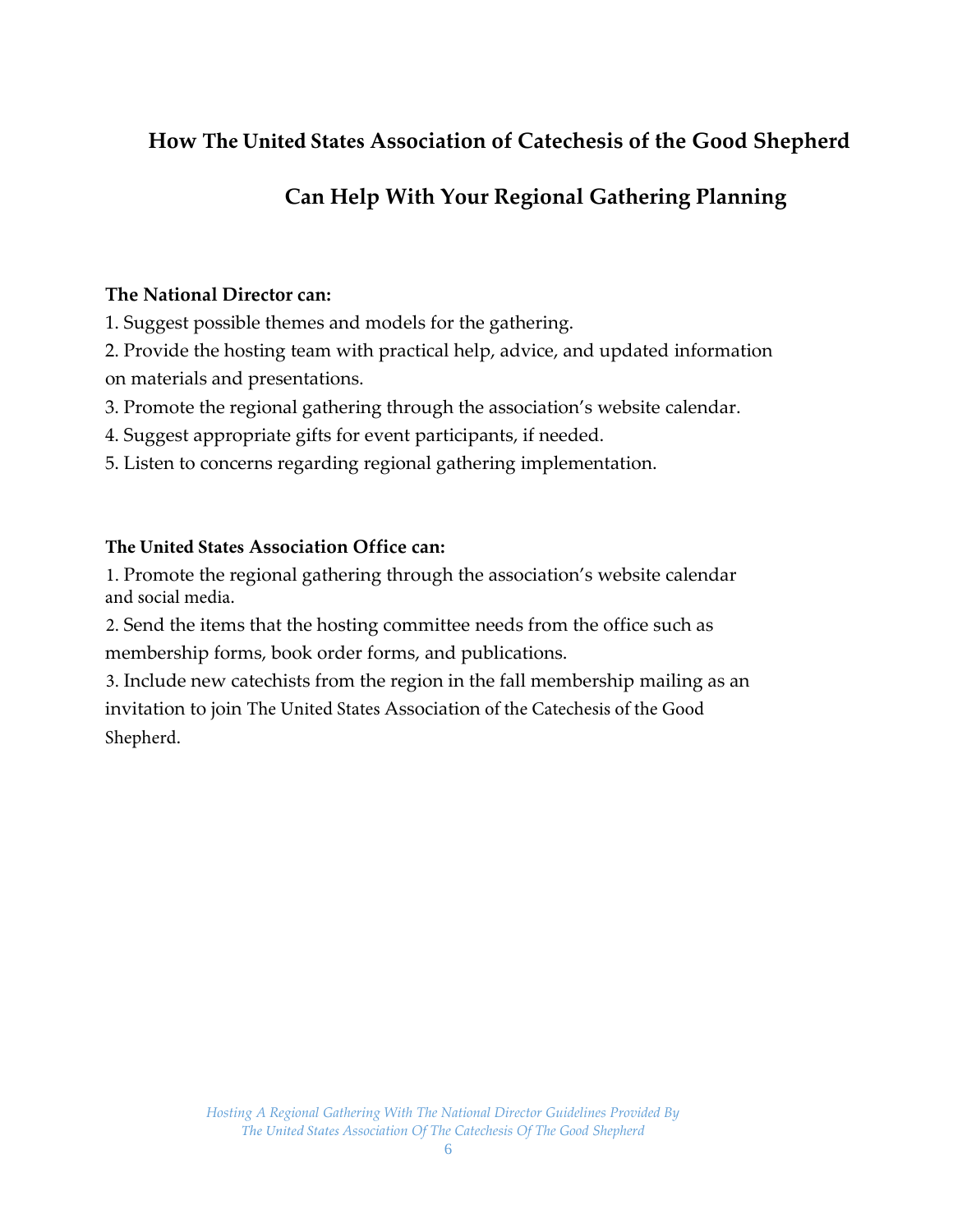#### Commonly Asked Questions about Hosting a

#### Regional Gathering with the National Director

#### *How do we invite the National Director for our gathering?*

The National Director can be contacted by email at marymirrione@cgsusa.org. Please offer a few possible dates when writing, along with the number of possible participants and any particular theme you would like her to present.

#### *Is there a speaker's fee or suggested donation to the association associated with inviting the national director to a regional gathering?*

The National Director is very happy to visit the regions and does not seek a speaking fee but will ask for a donation for The United States Association. While these donations are necessary to the life of the association, if your region is in financial difficulty, please write and say so. We are really trusting in God and the generosity of our catechist members to make these gatherings a reality.

#### *Is the air fare covered by the inviting group or is this part of the national budget?*

The inviting group covers the cost of travel and hospitality, if they can. The United States Association is also seeking those who might sponsor the travel of the National Director through the donations of funds and air miles to help with those regions where this expense might be challenging.

#### *Are there suggestions on structure/activities of the gatherings that have worked well in other areas?*

It is the actual gathering and building of friendship that really fills a "vital need" of the catechists. Some gatherings have been around prayer, some around material making, some around a particular theme... but all are seeking that amazing friendship where we know each other even if we have only just met. As our beloved founder Sofia Cavalletti said, "...we all have a common spring at which we drink: the mystery of God filtered through the child. The face of God has many aspects, and what is shown to us through the child, is different from what is familiar to us as adults. We enter into a spontaneous relationship with God because it is He who first 'called us by name.'" (*The Founding of the International Council, 1998 Journal)* We invite you to prayerfully consider together how He is calling you to gather with each other.

#### *"I believe it is friendship that supports and sustains our call, and keeps alive our longing for that perfect friendship of the Parousia."*

*--***Tina Lillig,** *Life of the Catechist: The Necessity of Friendship for the Catechist, 2000 Journal*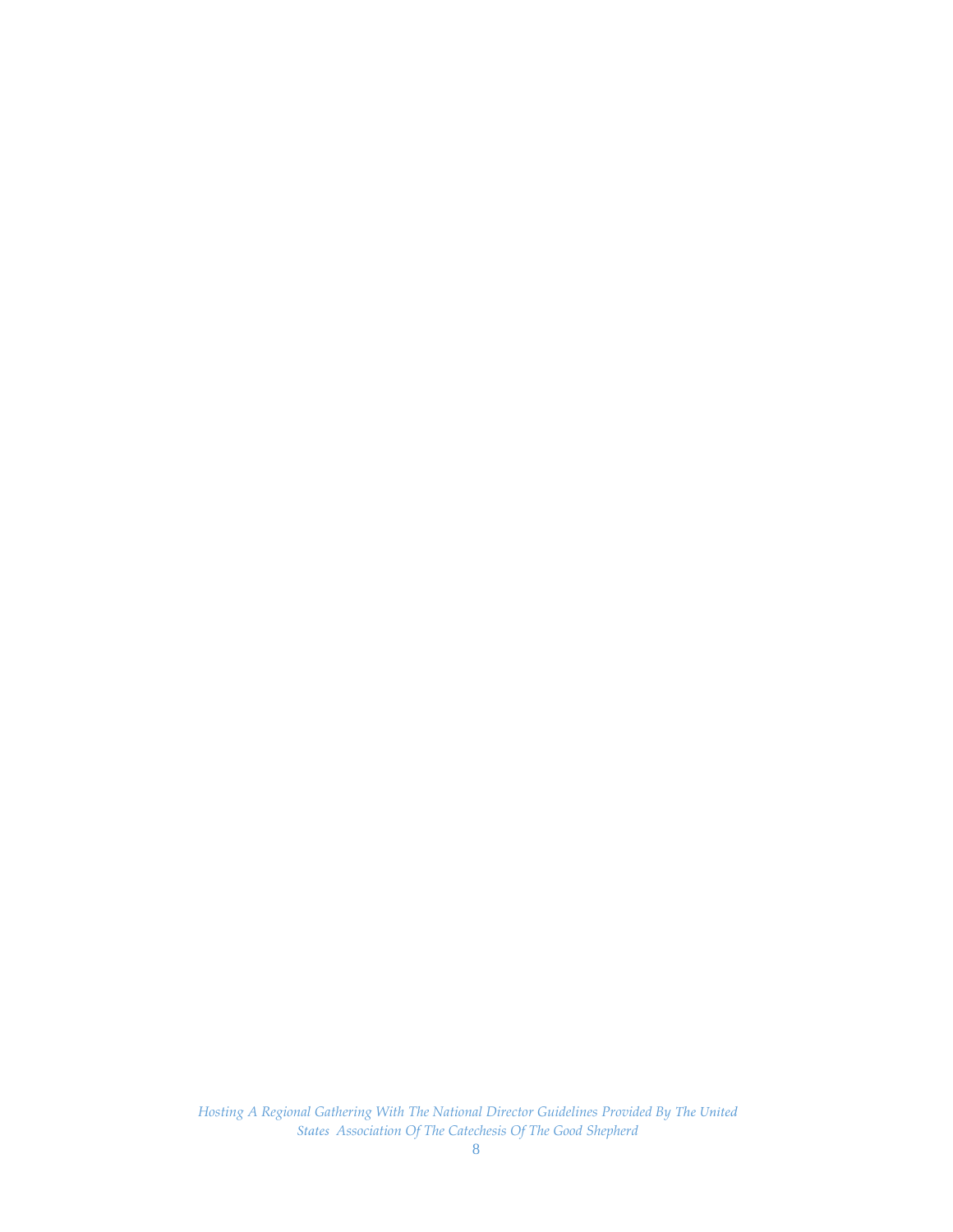

# *Catechesis of the Good Shepherd*

# **Regional Gathering Agreement**

#### **Between the National Director & Host Community**

Please send a copy of this agreement to The United States Association of Catechesis of the Good Shepherd, *7655 E. Main Street, Scottsdale, Arizona 85251, United States* 

Date(s) for the Regional Gathering: Name of Hosting Site where Gathering will be offered: Street Address: City, State, Zip: Telephone for Hosting Site: Gathering Coordinator:

Gathering Coordinator Telephone:

What kind of travel and lodging arrangements have been made for the National Director?

Will meals expenses be covered for National Director? (Or will there be a per diem amount for food?)

 $\_$  ,  $\_$  ,  $\_$  ,  $\_$  ,  $\_$  ,  $\_$  ,  $\_$  ,  $\_$  ,  $\_$  ,  $\_$  ,  $\_$  ,  $\_$  ,  $\_$  ,  $\_$  ,  $\_$  ,  $\_$  ,  $\_$  ,  $\_$  ,  $\_$  ,  $\_$  ,  $\_$  ,  $\_$  ,  $\_$  ,  $\_$  ,  $\_$  ,  $\_$  ,  $\_$  ,  $\_$  ,  $\_$  ,  $\_$  ,  $\_$  ,  $\_$  ,  $\_$  ,  $\_$  ,  $\_$  ,  $\_$  ,  $\_$  ,

 $\_$  ,  $\_$  ,  $\_$  ,  $\_$  ,  $\_$  ,  $\_$  ,  $\_$  ,  $\_$  ,  $\_$  ,  $\_$  ,  $\_$  ,  $\_$  ,  $\_$  ,  $\_$  ,  $\_$  ,  $\_$  ,  $\_$  ,  $\_$  ,  $\_$  ,  $\_$  ,  $\_$  ,  $\_$  ,  $\_$  ,  $\_$  ,  $\_$  ,  $\_$  ,  $\_$  ,  $\_$  ,  $\_$  ,  $\_$  ,  $\_$  ,  $\_$  ,  $\_$  ,  $\_$  ,  $\_$  ,  $\_$  ,  $\_$  ,  $\_$  ,  $\_$  ,  $\_$  ,  $\_$  ,  $\_$  ,  $\_$  ,  $\_$  ,  $\_$  ,  $\_$  ,  $\_$  ,  $\_$  ,  $\_$  ,  $\_$  ,  $\_$  ,  $\_$  ,  $\_$  ,  $\_$  ,  $\_$  ,  $\_$  ,  $\_$  ,  $\_$  ,  $\_$  ,  $\_$  ,  $\_$  ,  $\_$  ,  $\_$  ,  $\_$  ,  $\_$  ,  $\_$  ,  $\_$  ,  $\_$  ,  $\_$  ,  $\_$  ,  $\_$  ,  $\_$  ,  $\_$  ,  $\_$  ,

What is the minimum number of participants expected for this gathering? \_\_\_\_\_\_\_\_\_

What is the maximum number of participants expected for this gathering? \_\_\_\_\_\_\_\_\_

If the gathering does not reach its minimum number what will be the "cut-off date" for determining whether the gathering will take place?

Are there any additional services the National Director will provide the local community during her visit (e.g. an evening "seed planting" session for school parents; speaking after Sunday Eucharist about the Catechesis to interested parishioners; etc…)? Please describe.

\_\_\_\_\_\_\_\_\_\_\_\_\_\_\_\_\_\_\_\_\_\_\_\_\_\_\_\_\_\_\_\_\_\_\_\_\_\_\_\_\_\_\_\_\_\_\_\_\_\_\_\_\_\_\_\_\_\_\_\_\_\_\_\_\_\_\_\_\_\_\_\_\_\_\_\_\_\_\_\_\_\_\_\_\_\_\_\_\_\_\_\_\_ \_\_\_\_\_\_\_\_\_\_\_\_\_\_\_\_\_\_\_\_\_\_\_\_\_\_\_\_\_\_\_\_\_\_\_\_\_\_\_\_\_\_\_\_\_\_\_\_\_\_\_\_\_\_\_\_\_\_\_\_\_\_\_\_\_\_\_\_\_\_\_\_\_\_\_\_\_\_\_\_\_\_\_\_\_\_\_\_\_\_\_\_\_

\_\_\_\_\_\_\_\_\_\_\_\_\_\_\_\_\_\_\_\_\_\_\_\_\_\_\_\_\_\_\_\_\_\_\_\_\_\_\_\_\_\_\_\_\_\_\_\_\_\_\_\_\_\_\_\_\_\_\_\_\_\_\_\_\_\_\_\_\_\_\_\_\_\_\_\_\_\_\_\_\_\_\_\_\_\_\_\_\_\_\_\_ \_\_\_\_\_\_\_\_\_\_\_\_\_\_\_\_\_\_\_\_\_\_\_\_\_\_\_\_\_\_\_\_\_\_\_\_\_\_\_\_\_\_\_\_\_\_\_\_\_\_\_\_\_\_\_\_\_\_\_\_\_\_\_\_\_\_\_\_\_\_\_\_\_\_\_\_\_\_\_\_\_\_\_\_\_\_\_\_\_\_\_\_